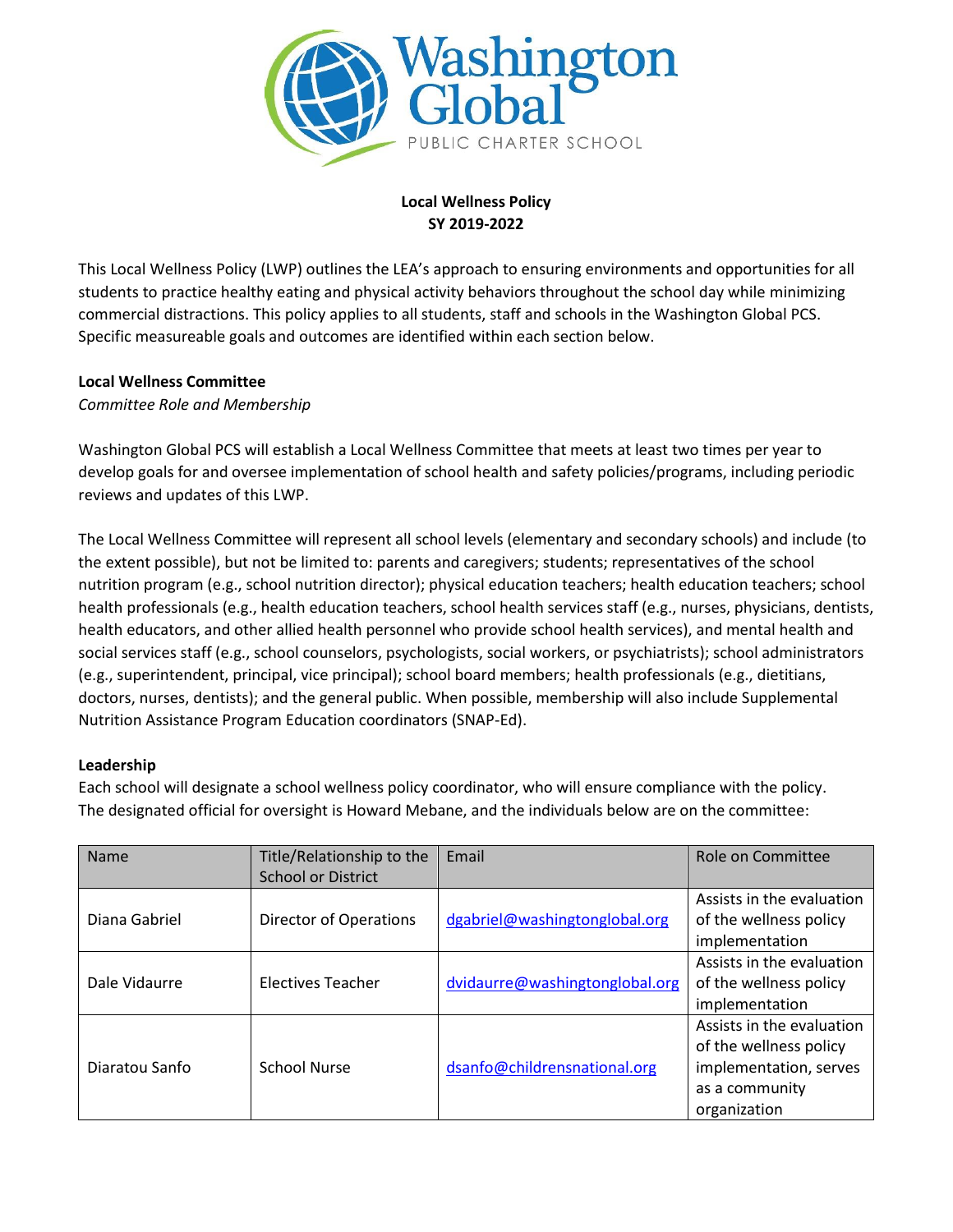### **Wellness Policy Implementation, Monitoring, Accountability and Community Engagement**  *Implementation Plan*

All Washington Global PCS schools will develop and maintain an implementation plan for implementing this LWP. This plan will delineate the roles, responsibilities, actions and timelines specific to each school; and include information about who will be responsible to making what change, by how much, where and when; as well as specific goals and objectives for nutrition standards for all foods and beverages available on the school campus, food and beverage marketing, nutrition promotion and education, physical activity, physical education and other school-based activities that promote student wellness.

Washington Global PCS will use a variety of tools (see list below) to complete school-level assessments of implementation of this plan. Based on the results, Washington Global PCS will create an action plan, implement the plan, and generate an annual report. Washington Global PCS will retain records to document compliance with the requirements of this LWP at the Washington Global PCS's main office and with the Office of the State Superintendent of Education.

Documentation maintained in these locations will include but is not be limited to:

- this written LWP;
- documentation demonstrating that the policy has been made available to the public;
- documentation of efforts to review and update the LWP; including an indication of who is involved in the update and methods the LEA uses to make stakeholders aware of their ability to participate on the Local Wellness Committee;
- documentation to demonstrate compliance with the annual public notification requirements;
- the most recent assessment on the implementation of the LWP; and
- assessment documents will be made available to the public.

Each school in the Washington Global PCS will actively inform families and the public each year of basic information about this policy, including its content, any updates to the policy and implementation status. The school will make this information available via the school website [http://www.washingtonglobal.org](http://www.washingtonglobal.org/) and through Washington Global PCS wide communications. This will include a summary of the Washington Global PCS's events or activities related to wellness policy implementation. Annually, the Washington Global PCS also will publicize the name and contact information of the school officials leading and coordinating the Local Wellness Committee, as well as information on how the public can get involved with the Committee.

#### **Triennial Progress Assessments**

At least once every three years, Washington Global PCS will conduct a Triennial Progress Assessment and develop a report that reviews each Washington Global PCS schools' compliance with this LWP. This assessment and report will include a full description of the progress made in attaining the goals of Washington Global PCS's LWP.

The positions/persons responsible for managing the triennial assessment and report is Diana Gabriel, Director of Operations at 202-796-2415 & Dale Vidaurre, Electives Teacher at 202-794-2415.

The above referenced individuals will monitor Washington Global PCS schools' compliance with this LWP and develop the triennial progress reports by utilizing, among other tools, the annual LEA self-evaluations described in the above section. Washington Global PCS schools will actively notify households/families of the availability of the triennial progress report.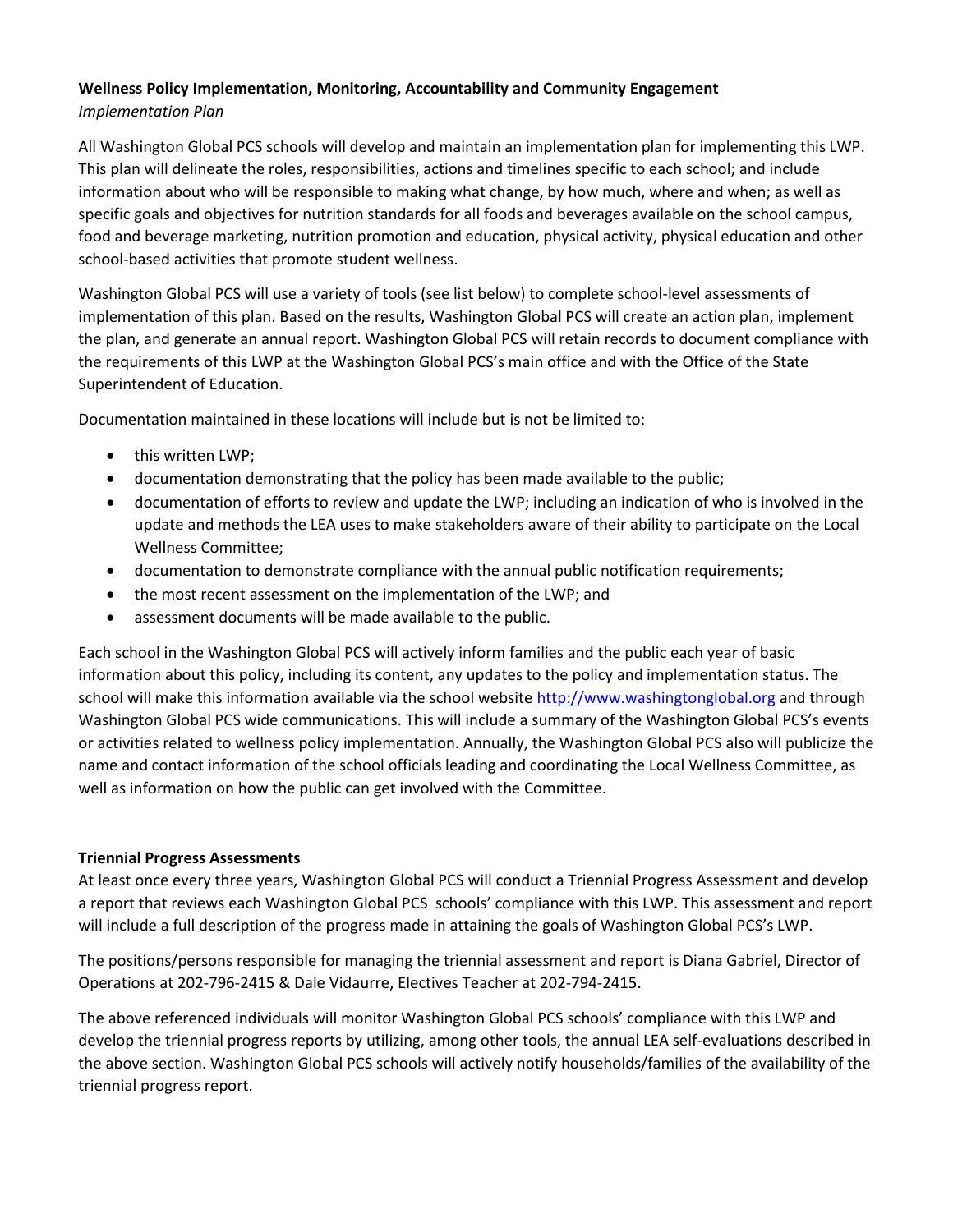### **Establishing a Plan to Measure the Impact and Implementation of the Local Wellness Policy**

Washington Global PCS will evaluate compliance and effectiveness of this LWP using existing data collection tools, such as, but not limited to:

- School Health Index;
- FITNESSGRAM data collection and analysis;
- OSSE Health and Physical Education student assessments;
- DC Healthy Schools Act School Health Profiles;
- Centers for Disease Control and Prevention School Health Profiles;
- Youth Risk Behavior Surveillance System results;
- WellSAT 2.0; and
- USDA triennial administrative review

# **Revisions and Updating the Local Wellness Policy**

This LWP will be assessed and updated at least every three years, following the triennial assessment discussed above. The Local Wellness Committee will update or modify this LWP based on the results of Washington Global PCS's annual self-assessment, the USDA triennial administrative review, and on other variables, including if/when Washington Global PCS's health priorities change; the community's health needs change; the wellness goals are met; new health science arises, new technology emerges; and new federal or state guidance/standards are issued.

### **Community Involvement, Outreach and Communications**

All Washington Global PCS schools are committed to being responsive to community input, which begins with awareness of the LWP. All Washington Global PCS schools will actively communicate ways in which representatives of the Local Wellness Committee and others can participate in the development, implementation and periodic review and update of the LWP through a variety of means appropriate for Washington Global PCS. All Washington Global PCS schools also will inform parents of the improvements that have been made to school meals and compliance with school meal standards, availability of child nutrition programs and how to apply, and a description of and compliance with Smart Snacks in School nutrition standards. Washington Global PCS will actively notify the public about the content of or any updates to this LWP annually, at a minimum. Washington Global PCS will also use these mechanisms to inform the community about the availability of the annual and triennial reports. Additionally, Washington Global PCS will disseminate this LWP to parents through posting it in the school office, on the school website, and through any parent-teacher organizations.

# **Nutrition**

Washington Global PCS is committed to serving healthy meals to children, with plenty of fruits, vegetables, whole grains, lean protein and fat-free or low-fat dairy, that are moderate in sodium, low in saturated fat, have zero grams of trans-fat per serving (nutrition label or manufacturer's specification), and to meeting the nutrition needs of school children within their calorie requirements. The school meal program aims to improve the diet and health of students, help mitigate childhood obesity, model healthy eating habits to support the development of lifelong healthy eating patterns, and support healthy choices while accommodating cultural food preferences and special dietary needs.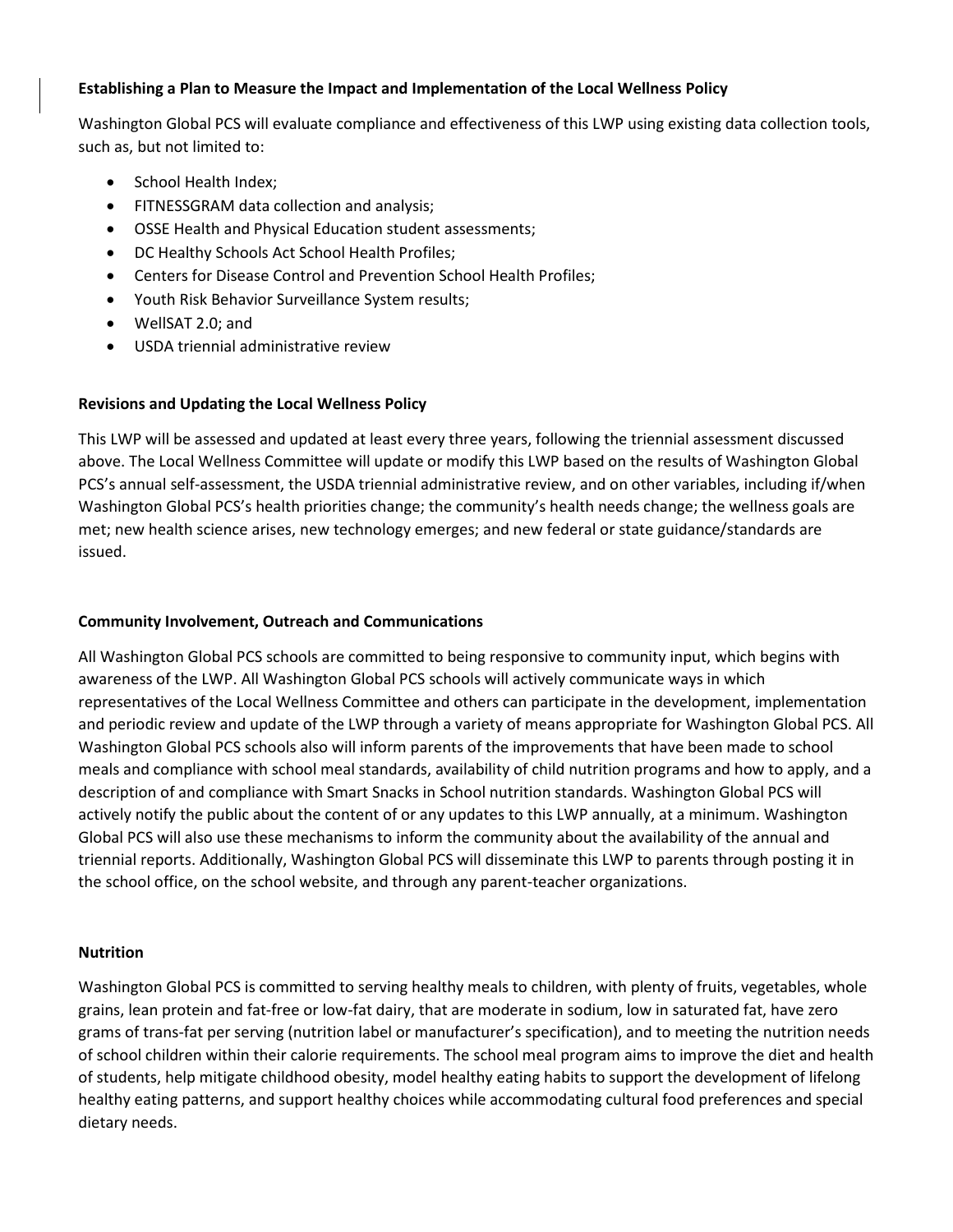Washington Global PCS is committed to offering school meals through the National School Lunch Program (NSLP), School Breakfast Program (SBP), and other supplemental programs, that:

- are accessible to all students;
- are appealing and attractive to students;
- are served in clean and pleasant settings;
- meet or exceed current nutrition requirements established by local and federal statutes and regulations;
- ensure all qualified students will become eligible for free lunch;
- schools will provide at least 30 minutes for students to eat lunch and sufficient time during the lunch period for every student to pass through the service line;
- schools will operate a Universal "Free for All" School Breakfast Program in the cafeteria; and
- promote healthy food and beverage choices by using Smarter Lunchroom techniques, such as the following:
	- o whole fruit options offered in attractive, accessible settings;
	- o sliced or cut fruit offered, especially for age-appropriate students;
	- $\circ$  alternative entrée options (e.g., salad bar, vegetarian options, etc.) are highlighted on posters or signs within all service and dining areas;
	- $\circ$  student surveys and taste testing opportunities are used to inform menu development, dining space decor and promotional ideas;
	- o placing white milk at the front of the coolers; and
	- $\circ$  Menus will be posted on LEA Website or individual school website and will include nutritional content and ingredients.

Washington Global PCS will strive to implement the following Farm to School activities:

- Taking student on local farm fieldtrips
- Having cooking classes as part of health and after school activities

# **Staff Qualifications and Professional Development**

All school nutrition program directors, managers and staff will meet or exceed hiring and annual continuing education/training requirements in the USDA Professional Standards for Child Nutrition Professionals.

# **Water**

To promote hydration, free and potable drinking water will be available to all students throughout the school day and throughout every school campus. Washington Global PCS will make drinking water available where school meals are served during mealtimes. Additionally, Washington Global PCS:

 Students will be allowed to bring and carry (approved) water bottles filled with only water with them throughout the day.

# **Competitive Foods and Beverages**

Washington Global PCS is committed to ensuring that all foods and beverages available to students on the school campus during the school day support healthy eating. The foods and beverages sold and served outside of the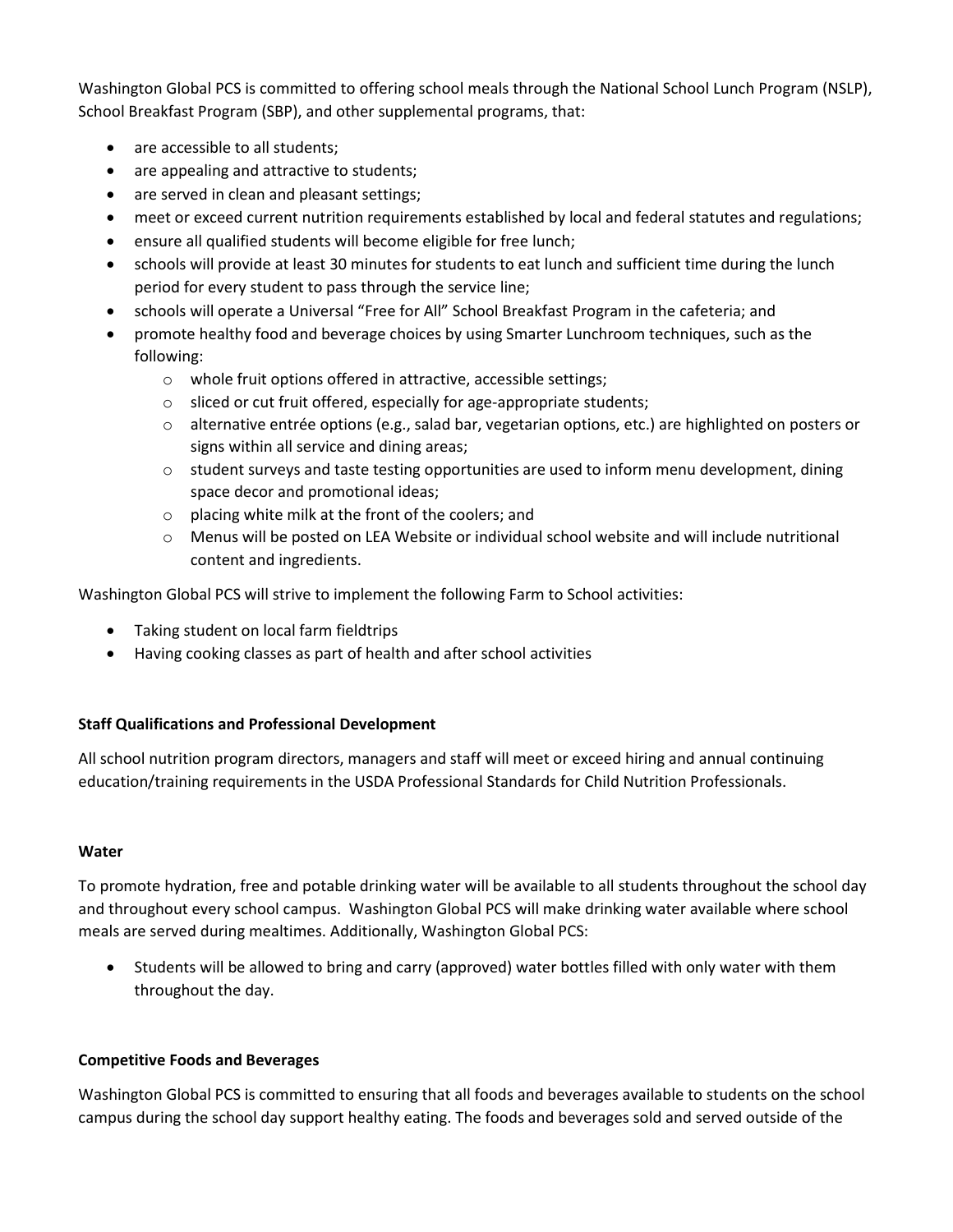school meal programs (e.g., "competitive" foods and beverages) will meet the USDA Smart Snacks in School nutrition standards, at a minimum.

Smart Snacks aim to improve student health and well-being, increase consumption of healthful foods during the school day, and create an environment that reinforces the development of healthy eating habits. A summary of the standards and information, as well as a Guide to Smart Snacks in Schools, are available here.

To support healthy food choices and improve student health and well-being, all foods and beverages outside the reimbursable school meal programs that are sold to students on the school campus during the school day will meet or exceed the USDA Smart Snacks nutrition standards and the DC Healthy Schools Act 2010.

#### **Rewards**

Washington Global PCS schools will not use foods or beverages as rewards, incentives, or prizes for academic performance or good behavior that do not meet the nutritional requirements above.

### **Third-Party Vendors**

Washington Global PCS schools will not permit third-party vendors to sell foods or beverages of any kind to students on school property from midnight on the day school begins to 90 minutes after the school day ends, in accordance with Healthy Schools Act and USDA Smart Snacks Standards.

### **Fundraising**

Foods and beverages that meet or exceed the USDA Smart Snacks in Schools nutrition standards may be sold through fundraisers on the school campus during the school day. Washington Global PCS will make available to parents and teachers a list of healthy fundraising ideas including the following: walk-a-thons, Jump Rope for Heart, and dance-a-thons. Fundraising during and outside school hours will sell only non-food items or foods and beverages that meet or exceed the Smart Snacks nutrition standards.

#### **Food and Beverage Marketing in Schools**

Washington Global PCS is committed to providing a school environment that ensures opportunities for all students to practice healthy eating and physical activity behaviors throughout the school day while minimizing commercial distractions. Washington Global PCS strives to teach students how to make informed choices about nutrition, health and physical activity. It is Washington Global PCS's intent to protect and promote students' health by permitting advertising and marketing for only those foods and beverages that are permitted to be sold on the school campus, consistent with this LWP.

Any foods and beverages marketed or promoted to students on the school campus during the school day will meet or exceed the USDA Smart Snacks in School nutrition standards. Food and beverage marketing is defined as advertising and other promotions in schools. Food and beverage marketing often includes an oral, written, or graphic statements made for the purpose of promoting the sale of a food or beverage product made by the producer, manufacturer, seller or any other entity with a commercial interest in the product. This term includes, but is not limited to the following: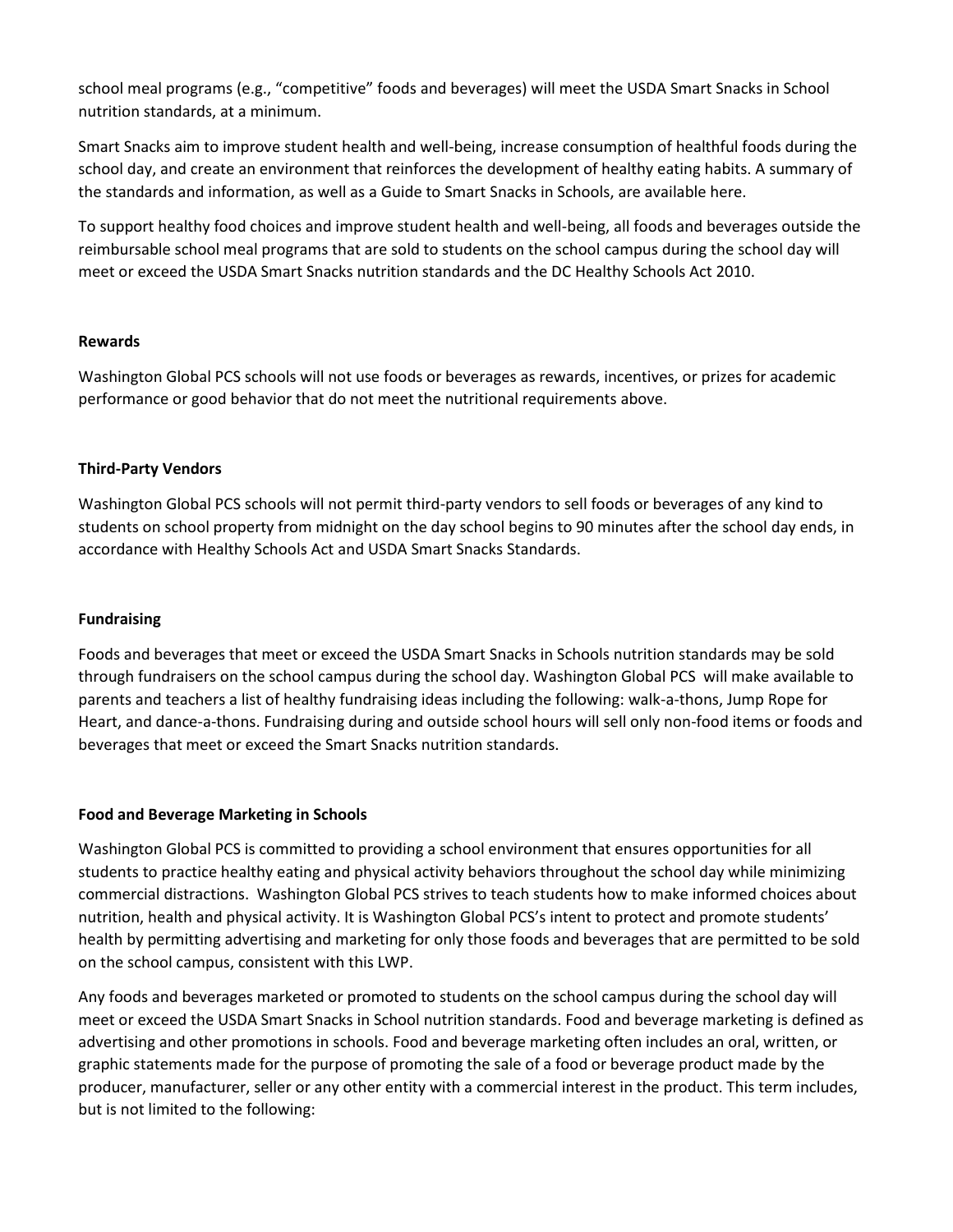- Brand names, trademarks, logos or tags, except when placed on a physically present food or beverage product or its container;
- Displays, such as on vending machine exteriors;
- Corporate brand, logo, name or trademark on school equipment, such as marquees, message boards, scoreboards or backboards (note: immediate replacement of these items are not required; however, Washington Global PCS will replace or update scoreboards or other durable equipment when existing contracts are up for renewal or to the extent that is in financially possible over time so that items are in compliance with the marketing policy);
- Corporate brand, logo, name or trademark on cups used for beverage dispensing, menu boards, coolers, trash cans and other food service equipment; as well as on posters, book covers, pupil assignment books or school supplies displayed, distributed, offered or sold by Washington Global PCS;
- Advertisements in school publications or school mailings; and
- Free product samples, taste tests or coupons of a product, or free samples displaying advertising of a product.

As Washington Global PCS's school nutrition services, athletics department, Parent-Teacher Association (PTA), and Parent-Teacher Organization (PTO) reviews existing contracts and considers new contracts, equipment and product purchasing (and replacement) decisions should reflect the applicable marketing guidelines established by this LWP.

# **Nutrition Promotion**

All Washington Global PCS schools will promote healthy food and beverage choices for all students throughout the school campus, as well as encourage participation in school meal programs. This promotion will occur through at least the following:

- implementing 10 or more evidence-based healthy food promotion techniques through the school meal programs using Smarter Lunchroom techniques; and
- ensuring 100 percent of foods and beverages promoted to students meet the USDA Smart Snacks nutrition standards.

Additional promotion techniques that Washington Global PCS may use are available here.

#### **Ensuring Quality Nutrition Education, Health Education and Physical Education**

Washington Global PCS aims to provide age-appropriate and culturally sensitive instruction in nutrition, health and physical education that help students develop the knowledge, attitudes, and skills to enjoy healthy eating habits and a physically active lifestyle.

#### **Nutrition Education**

Washington Global PCS will teach, model, encourage and support healthy eating by all students. Schools will provide nutrition education and engage in nutrition promotion that:

 is designed to provide students with the knowledge and skills necessary to promote and protect their health;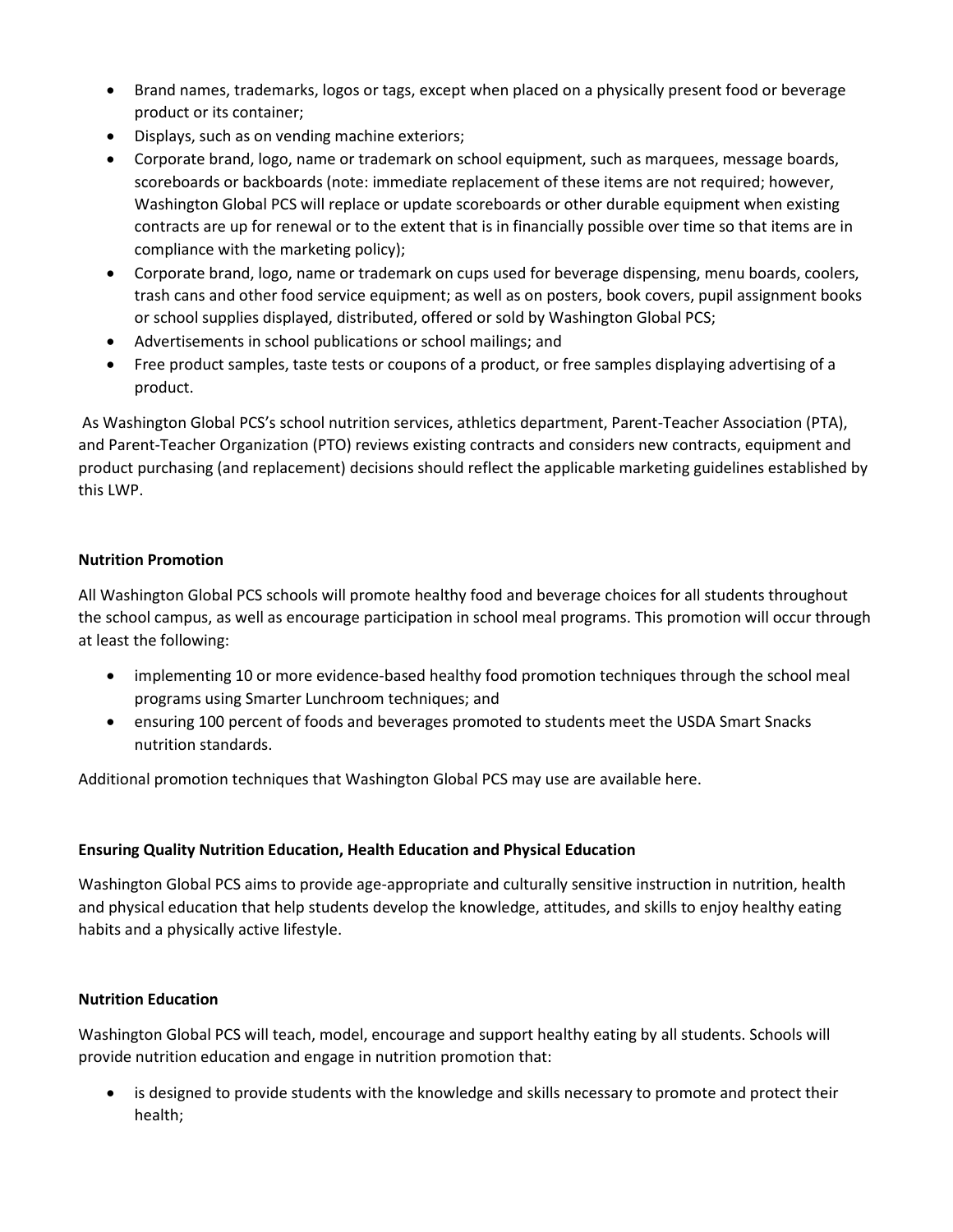- is part of not only health education classes, but also integrated into other classroom instruction through subjects such as math, science, language arts, social sciences and elective subjects;
- includes enjoyable, developmentally appropriate, culturally relevant and participatory activities, such as cooking demonstrations or lessons, promotions, taste-testing, farm visits and school gardens;
- promotes fruits, vegetables, whole-grain products, low-fat and fat-free dairy products and healthy food preparation methods;
- emphasizes caloric balance between food intake and energy expenditure (promotes physical activity/exercise);
- links with school meal programs, cafeteria nutrition promotion activities, school gardens, Farm to School programs, other school foods and nutrition-related community services;
- teaches media literacy with an emphasis on food and beverage marketing; and
- includes nutrition education training for teachers and other staff;

# **Essential Healthy Eating Topics in Health Education**

Washington Global PCS will include in the health education curriculum the following essential topics on healthy eating*: Relationship between healthy eating and personal health and disease prevention*.

# **Health Education**

Washington Global PCS is dedicated to providing formal, structured health education, consisting of planned learning experiences that provide the opportunity to acquire information and the skills students need to make quality health decisions. As such, Washington Global PCS will provide students a comprehensive school health education that address a variety of topics such as alcohol and other drug use and abuse, healthy eating/nutrition, mental and emotional health, personal health and wellness, physical activity, safety and injury prevention, sexual health, tobacco use, and violence prevention. Health education curricula and instruction should address the DC Health Education Standards and incorporate the characteristics of an effective health education curriculum. Washington Global PCS will provide health education that:

- is offered at least 75 minutes per week at each grade level, K-8, as part of a sequential, comprehensive, standards-based program designed to provide students with the knowledge and skills necessary to promote and protect their health;
- is incorporated into classroom instruction in subjects such as math, science, language arts, social sciences, and elective subjects;
- incorporates an age-appropriate sequential health education curriculum that is consistent with District and national standards for health education;
- incorporates active learning strategies and activities that students find enjoyable and personally relevant; incorporates opportunities for students to practice or rehearse the skills needed to maintain and improve their health;
- incorporates a variety of culturally-appropriate activities and examples that reflect the community's cultural diversity;
- incorporates assignments or projects that encourage students to have interactions with family members and community organizations;
- requires the health instructors to participate at least once a year in professional development in health education; and